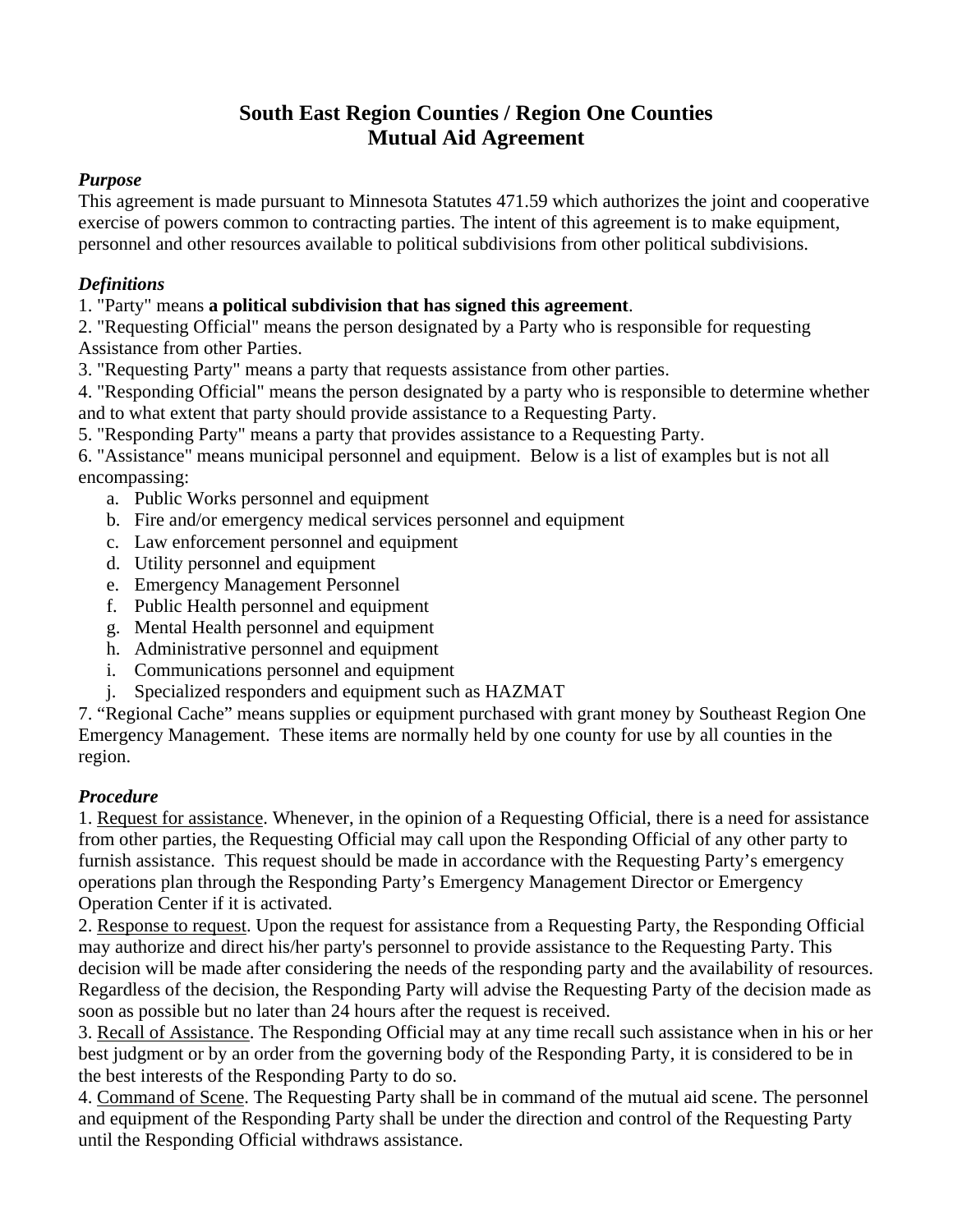5. Contact Information. All parties will keep all other parties informed of the contact information for their Responding Officials.

#### *Workers' compensation*

Each party shall be responsible for injuries or death of its own personnel. Each party will maintain workers' compensation insurance or self-insurance coverage, covering its own personnel while they are providing assistance pursuant to this agreement. Each party waives the right to sue any other party for any workers' compensation benefits paid to its own employee or volunteer or their dependants, even if the injuries were caused wholly or partially by the negligence of any other party or its officers, employees, or volunteers.

#### *Damage to equipment*

Each party shall be responsible for damages to or loss of its own equipment. Each party waives the right to sue any other party for any damages to or loss of its equipment, even if the damages or losses were caused wholly or partially by the negligence of any other party or its officers, employees, or volunteers.

## *Liability*

1. For the purposes of the Minnesota Municipal Tort Liability Act (Minn. Stat. 466), the employees and officers of the Responding Party are deemed to be employees (as defined in Minn. Stat. 466.01, subdivision 6) of the Requesting Party.

2. The Requesting Party agrees to defend and indemnify the Responding Party against any claims brought or actions filed against the Responding Party or any officer, employee, or volunteer of the Responding Party for injury to, death of, or damage to the property of any third person or persons, arising from the performance and provision of assistance in responding to a request for assistance by the Requesting Party pursuant to this agreement.

Under no circumstances, however, shall a party be required to pay on behalf of itself and other parties, any amounts in excess of the limits on liability established in Minnesota Statutes Chapter 466 applicable to anyone party. The limits of liability for some or all of the parties may not be added together to determine the maximum amount of liability for any party.

The intent of this subdivision is to impose on each Requesting Party a limited duty to defend and indemnify a Responding Party for claims arising within the Requesting Party's jurisdiction subject to the limits of liability under Minnesota Statutes Chapter 466. The purpose of creating this duty to defend and indemnify is to simplify the defense of claims by eliminating conflicts among defendants, and to permit liability claims against multiple defendants from a single occurrence to be defended by a single attorney. 3. No party to this agreement or any officer of any Party shall be liable to any other Party or to any other person for failure of any party to furnish assistance to any other party, or for recalling assistance, both as described in this agreement.

## *Charges to the Requesting Party*

1. No charges will be levied by a Responding Party to this agreement for assistance rendered to a Requesting Party under the terms of this agreement unless that assistance continues for a period of more than 8 hours. If assistance provided under this agreement continues for more than 8 hours, the Responding Party may submit to the Requesting Party an itemized bill for the actual cost of any assistance provided after the initial 8 hour period, including salaries, overtime, materials and supplies and other necessary expenses; and the Requesting Party will reimburse the party providing the assistance for that amount. 2. If a Requesting Party asks a Responding Party for Regional Cache assets, any supplies used will be replenished by the Requesting Party regardless of the time frame. Additionally, if the equipment used needs repair or service after the event, the Requesting Party will be responsible for these costs and will either pay for the repair/service directly or reimburse the Responding Party for such costs. 3. Such charges are not contingent upon the availability of federal or state government funds.